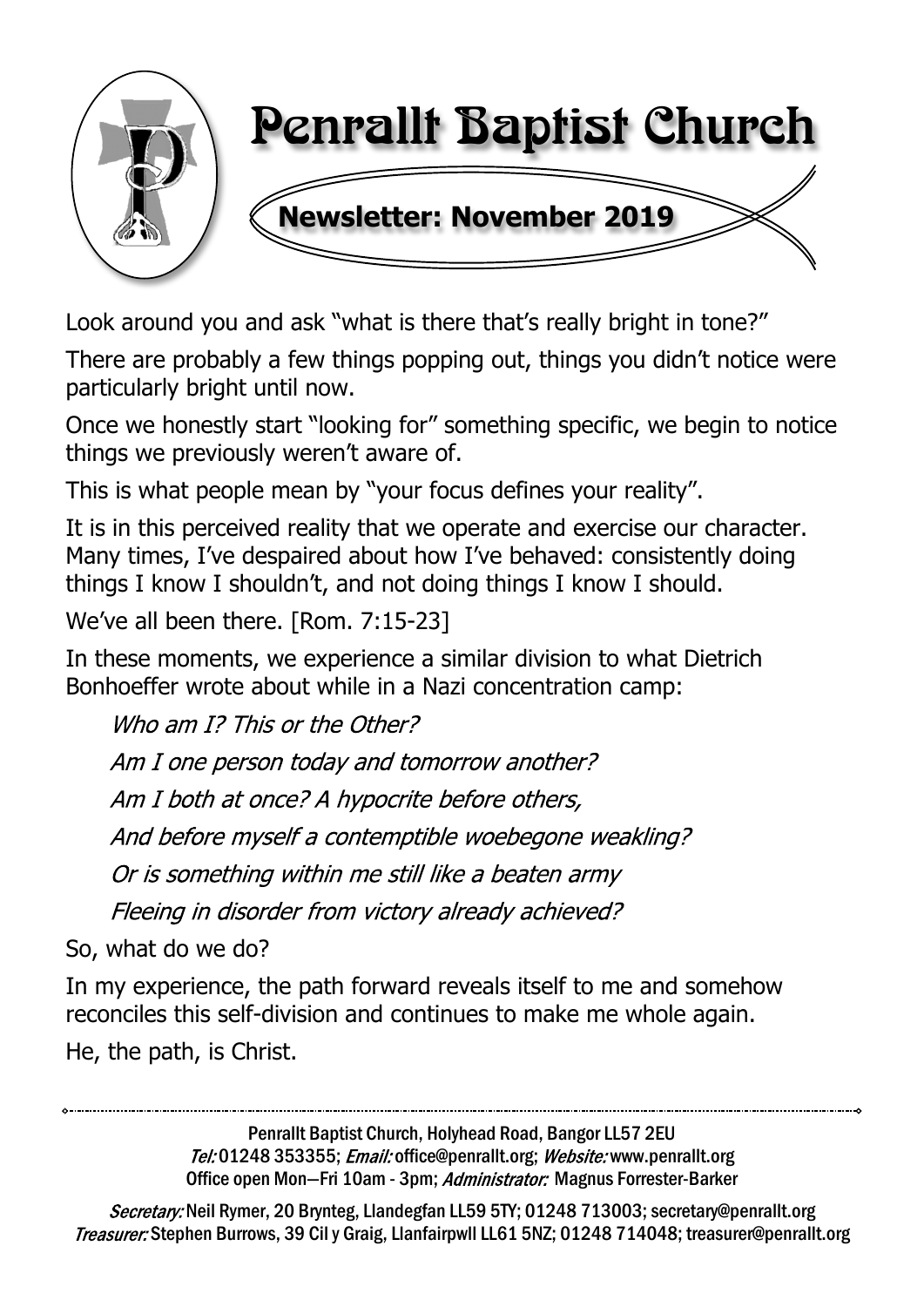Once you begin to set your mind on things above [Col. 3:2], you'll begin to notice things you weren't previously aware of. Things that are just a little brighter.

The reason He is the answer is that He gives us something to aim at. He, both as light in the darkness [John 1:5] and the way, truth and life [John 14:16], totally re-defines our perceived reality and beckons us forward.

Thankfully, Bonhoeffer realizes this truth and finishes his poem with tangible hope:

Who am I? They mock me, these lonely questions of mine. Whoever I am, Thou knowest, O God, I am thine!

Don't be discouraged into inaction when you inevitably miss the mark.

The Solid Rock has more than enough grace to return to you a place to stand, or at least kneel for a bit.

And definitely don't underestimate your ability to start aiming towards Him in the first place.

You have been given divine free will and there is simply nothing better you can do with it.

…seek first his kingdom and his righteousness, and all these things will be given to you as well. [Matthew 6:33]

Matt Dawson

### **Harvest Service**

For our family harvest service on Sunday 3rd November, we will have a display of items that will later be donated to the Cathedral foodbank. This can include dried / tinned foodstuffs and toiletries. If you would like to make a contribution of some items for this display, please bring them to the church office on Friday 1st November between 10:30am and 2:30pm or to the chapel on Saturday 2nd November between 10:30am and 12:30pm (when the display will be getting put together). Extra items can be brought to the Sunday morning service.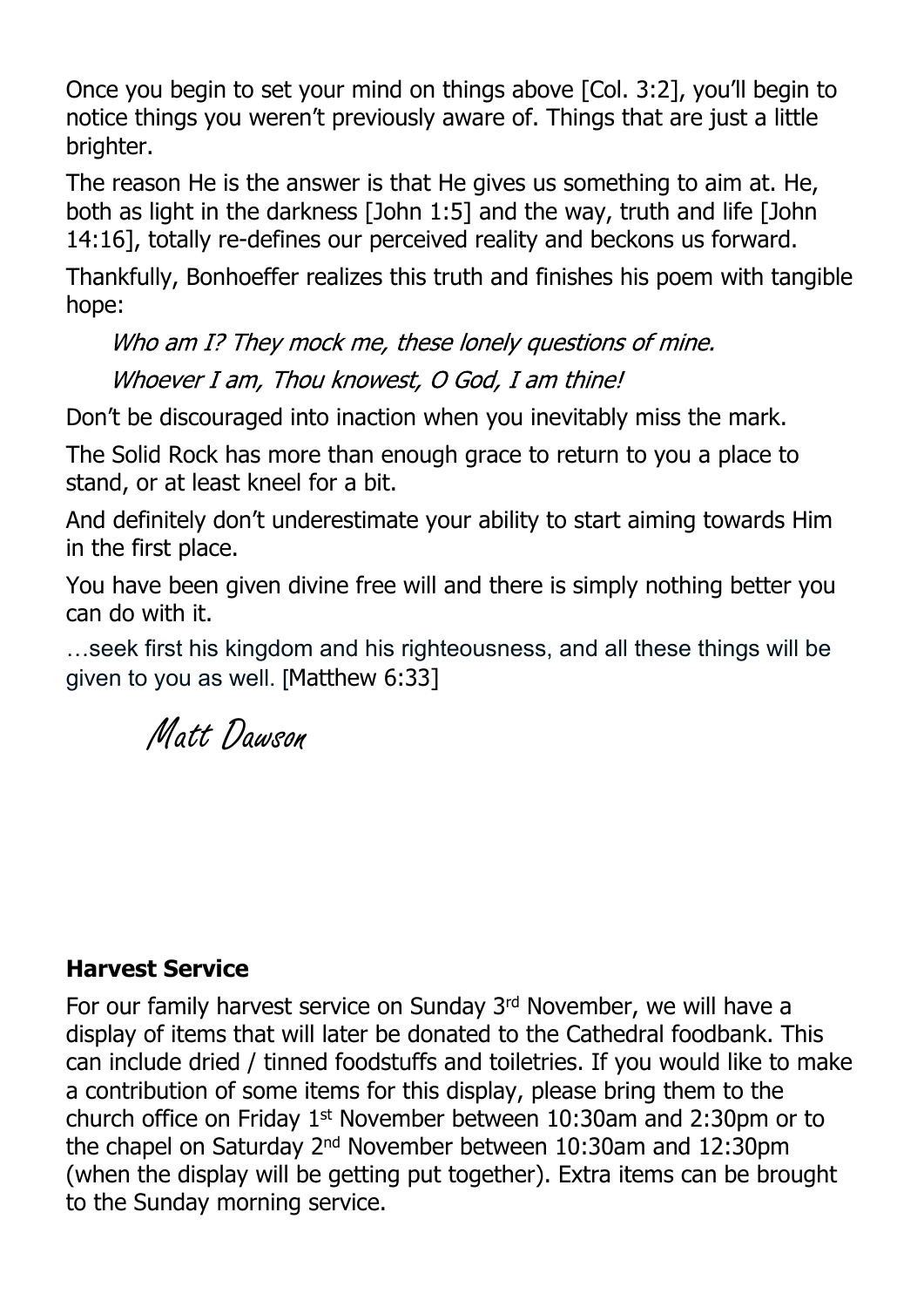# **Services This Month**

### **3rd November**

- 10:30am Family harvest service led by Wendy Lemon
- 6:00pm Communion Service **The Foolishness of Preaching** 1 Cor. 1:18-31 Preacher: Donald Poirot

**10th November** (Remembrance Sunday)

- 10:30am **Swords into Ploughshares** Micah  $4:1-5$ Preacher: Roger Borlace This service will include an Act of Remembrance with 2 minutes' silence at 11am. Psalm 18:19
- 6:00pm **Spacious Places** Preacher: Billie Elliott

### **17th November**

- 10:30am **You Are What You Eat** John 6:24-40 Preacher: Andy Lewis
- 6:00pm Café Church service in the hall (with food)

### **24th November**

- 10:30am Baptismal / Communion Service led by John Thompson
- 6:00pm **Get Back In The Race** Hebrews  $12-13$ Preacher: James Goodman

John Thompson is the pastor of Llanelwy Community Church and is our moderator during our current pastoral vacancy. The other speakers are all part of Penrallt's congregation.

### Deadline for next month's newsletter: Sunday 17th November

Please send information to Magnus (office@penrallt.org; 01248 353355). All notices (including alterations to standing information) should be submitted in writing (preferably by email) as early as possible.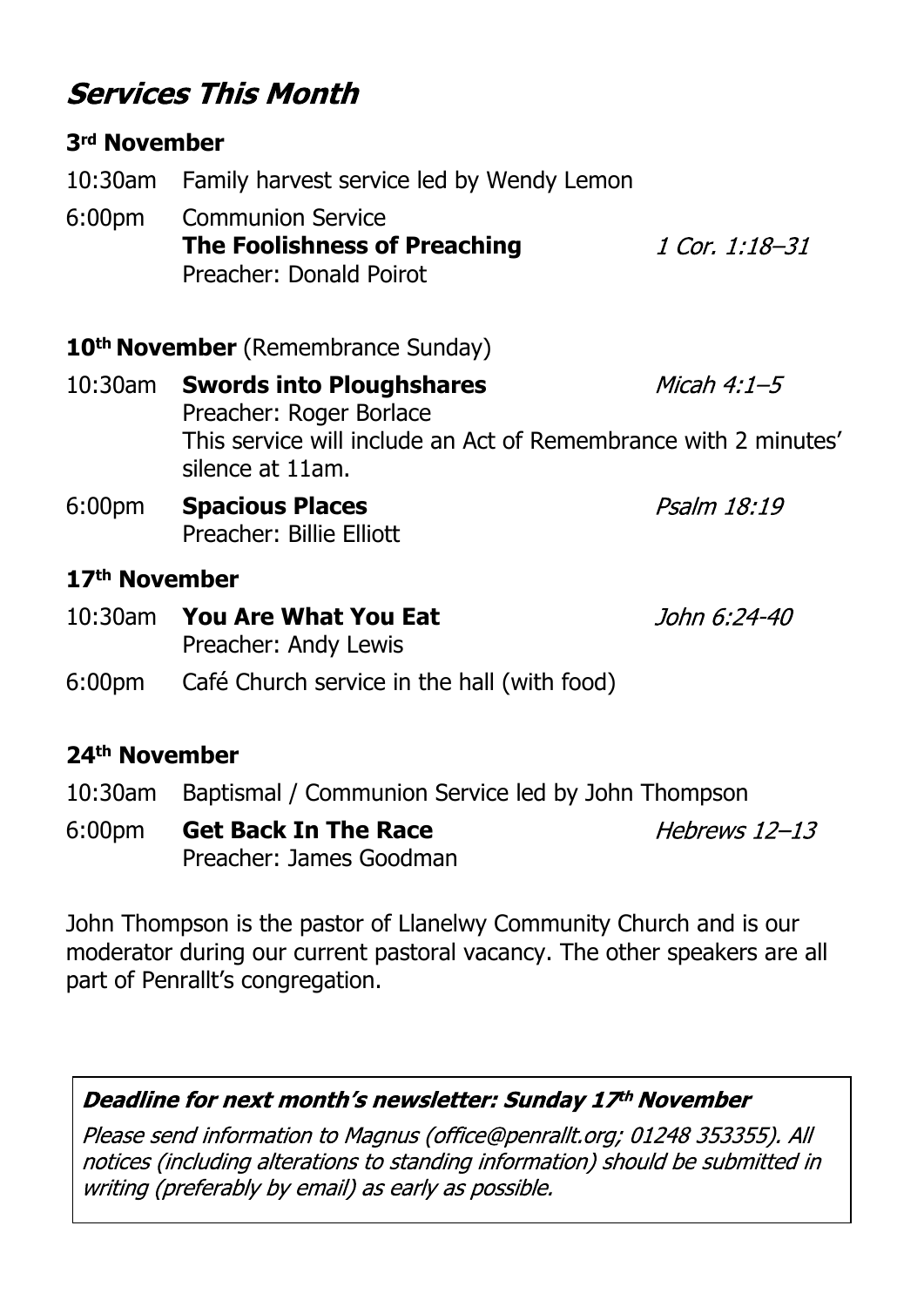# **Dates for Your Diary in October**

| 8:30am             | Prayer meeting in the Twrgwyn Room.                                                                                 |  |
|--------------------|---------------------------------------------------------------------------------------------------------------------|--|
| 2:15 <sub>pm</sub> | Service at Haulfre.                                                                                                 |  |
| 10:30am            | Men's prayer meeting followed by coffee.                                                                            |  |
| 7:30 <sub>pm</sub> | Monthly prayer meeting in the chapel.                                                                               |  |
| 7:30 <sub>pm</sub> | Standing Strong: An Open Doors event to<br>celebrate God's work in North Korea.<br>St. Asaph Cathedral. Tickets £5. |  |
| $9:30$ am          | Bible Unzipped at Rhos-on-Sea URC.                                                                                  |  |
| 10am               | Identity Conference (for women) at Kinmel<br>Bay Church. Speaker: Siân Rees (EA Wales).                             |  |
| 10am               | Baptist Leaders's Fellowship meeting at<br>PDBC, Colwyn Bay (NB not just for leaders!)                              |  |
| 10:30am            | Church Walk at Gwydyr Forest.                                                                                       |  |
|                    |                                                                                                                     |  |

Please see later in this newsletter for more about many of these events.

## **Children's Birthdays in November**

24th: Mika Owen

## **Homegroups**

Many of our folk meet in small groups during the week for Bible study, prayer and fellowship. We encourage you to join one of these groups if you are able to. NB groups do not meet every week – please check with the

| <b>Day</b> | <b>Time</b>        | <b>Group Name</b>                    | <b>Contacts</b>                                     |
|------------|--------------------|--------------------------------------|-----------------------------------------------------|
| <b>Mon</b> | 7:00 <sub>pm</sub> | <b>Delta</b>                         | Brian Wheatcroft (602516)<br>Pat MacKenzie (670948) |
| Mon        | $ 7:45 - 9$ pm     | Rhiwlas                              | Wendy & Andy Lemon<br>(353743)                      |
| <b>Tue</b> | 10am               | Nilgiri                              | Joan Beer (353874)                                  |
| <b>Tue</b> | 7:30 <sub>pm</sub> | <b>Tyddyn Isaf</b><br>(Menai Bridge) | <b>Magnus Forrester-Barker</b><br>(717570)          |
| <b>Wed</b> | 7:30 <sub>pm</sub> | <b>Nomads</b>                        | Pat & Roger Borlace (713146)                        |
| Fri        | 10:30am            | The Lydias                           | Ellie Jones (602289)<br>Lesley Jackson (680330)     |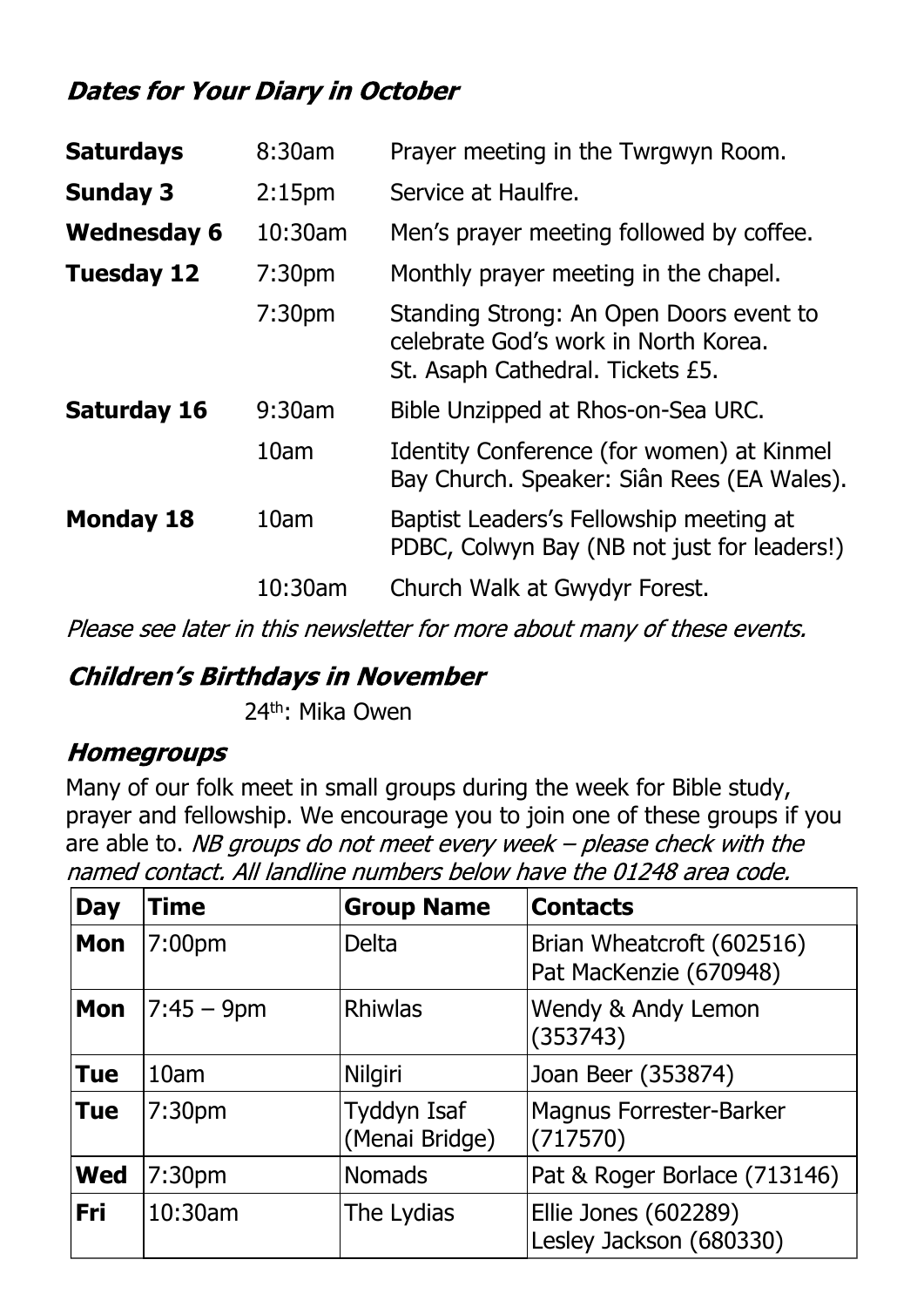### *◊* **Baptist Leaders' Fellowship** 10am

We are pleased to welcome the current President of the Baptist Union of Great Britain to our region in November. Revd. Ken Benjamin has been minister of Chichester Baptist Church for over twenty years and is an Associate Speaker for the London Institute of Contemporary Christianity. Ken will lead the meeting of the Baptist Leaders' Fellowship in Princes Drive Baptist Church, Colwyn Bay on Monday morning 18th November from 10am to midday. His theme is "Where do we go from here?" The event is free and open to all members of your congregation, whether they consider themselves to be leaders or not. And it is open to all denominations. So come along and join in the discussion.

### *◊* **Bible Unzipped**

This is a theological learning community that meets monthly at Rhos-on-Sea URC Church. Bible Unzipped is entirely free though donations towards costs are welcome. This month the sessions will be led by Peter Cousins ("Learning to Love that Long List of Names in Romans 16") and Julia Bartholomew ("What exactly is 'breaking bread' (Acts 2:42-47)?"). For more information, please speak to Roger Malone or Magnus Forrester-Barker.

### *◊* **Church Lunch**

Sunday 3rd November

As usual, there will be a (free) bring and share lunch after the morning service on the first Sunday of the month. Please bring enough buffet-style food for yourself and one or two others. Visitors are very welcome (and are not expected to bring food).

### *◊* **Church Walk**

Monday 18th November 10:30am

An easy circular Gwydyr Forest walk: Beginning at the Sawbench Carpark Map Reference: Sheet OLK17 (Snowdon West Sheet) 759 612 Not marked on the OS Map as a carpark.

At the junction of the road to Llanrhychwyn you will see this sign. Drive up into the carpark; this will be the start point for our walk.

It will be dependent on the weather how long the walk will be as the forest offers several opportunities for variation. Meet at 10:30 please. **Boots a good idea but not essential, stout shoes would do.**



Saturday 16th November 9:30am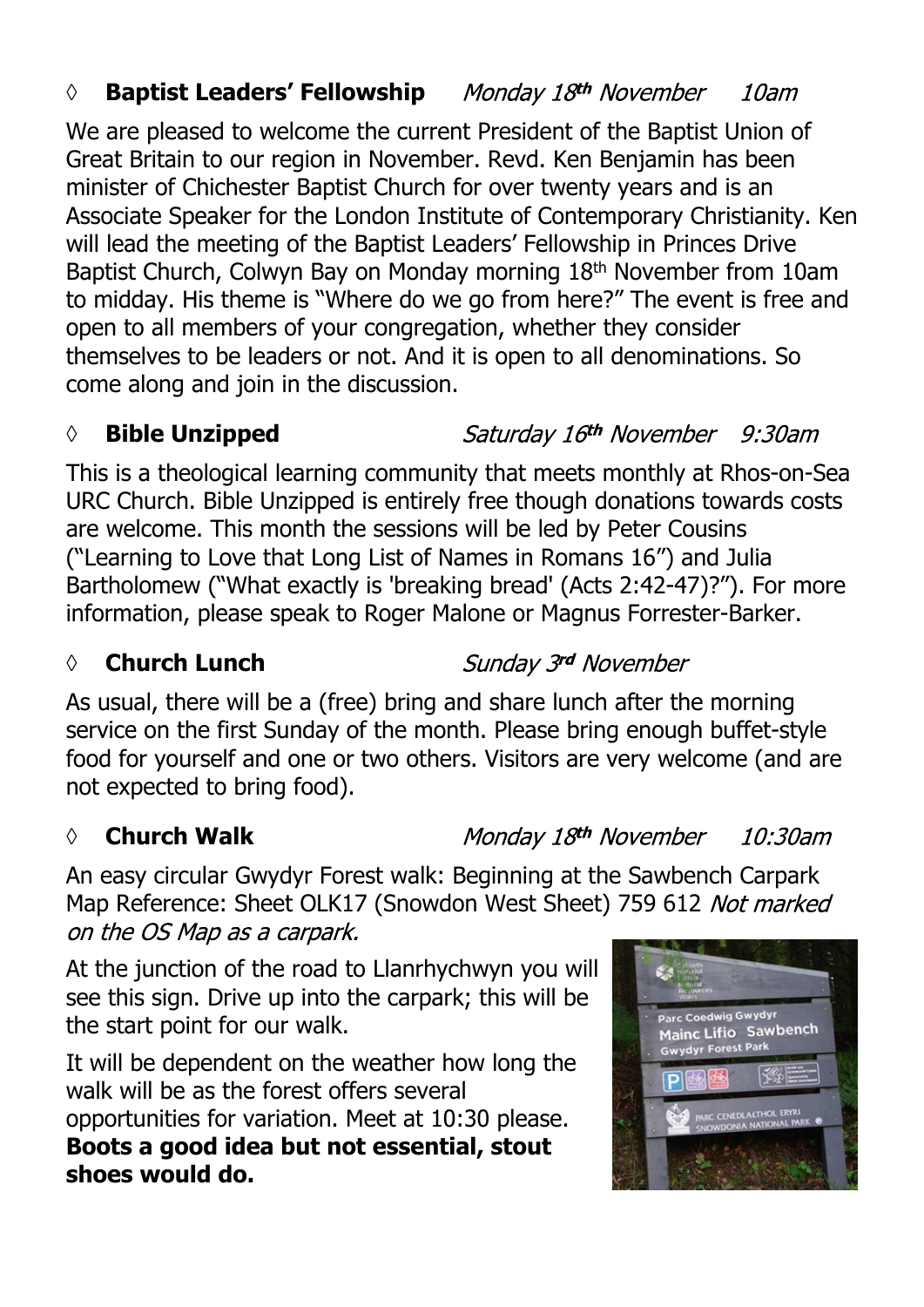Drive to Llanwrst (A55 then A470 Southbound) or A5 to Betws-y-coed turn left onto B5106)\* then cross the River Conwy by the narrow stone bridge then venture along the B5106 across the river valley floor. \*Directly in front of you is a complex road junction; take the uphill turn half right and forward. Progress along this road until the road junction signed for Llanrhychwyn; at this point on your left is the carpark entrance.

See Andrew March for explanation and or map if required.

# **◊ Gideons UK**

More than likely you've come across a Gideons Bible at some point during your life (e.g. in a hospital or hotel room, or perhaps you were given one at school?), and maybe you've been helped by one. Gideons UK are looking for volunteers to join their team in this area to continue spreading God's Word here. See https://gideonsuk.com/ for more information and contact Magnus in the church office as soon as possible if you are interested in joining them, as they will be visiting in early December to meet potential new recruits.

# *◊* **Identity**

# Saturday 16th November 10am

A mini conference for women, led by Siân Rees (Director, Evangelical Alliance Wales) at Kinmel Bay Church on Saturday 16th November, 10am to 2pm; suggested donation £5. Discover true identity in a series of workshops and enjoy fellowship and lunch together. A light lunch and refreshments will be served during the day. Please RSVP (including any dietary requirements) to jenniferhartshorn75@gmail.com by 3rd November.

# **◊ Interim Moderator**

During our current pastoral vacancy, Revd. John Thompson, the Minister of Llanelwy Community Church, is serving as our Moderator. In addition to chairing members' and deacons' meetings, John will be preaching at Penrallt roughly once a month and will be in the office at times during the week. The day and time will vary, so please contact either John (moderator@penrallt.org, 07931 150697) or Magnus (office@penrallt.org, 01248 353355) in advance if you would like to arrange a meeting. Please avoid contacting John on Saturdays, except in case of serious emergency, as this is his day off.

### *◊* **Monthly Prayer Meeting** Tuesday 12th November 7:30pm

Our monthly mid-week prayer meetings, for the whole congregation, usually take place in the chapel and last about an hour. The next meeting after this one will be on Wednesday 11<sup>th</sup> December.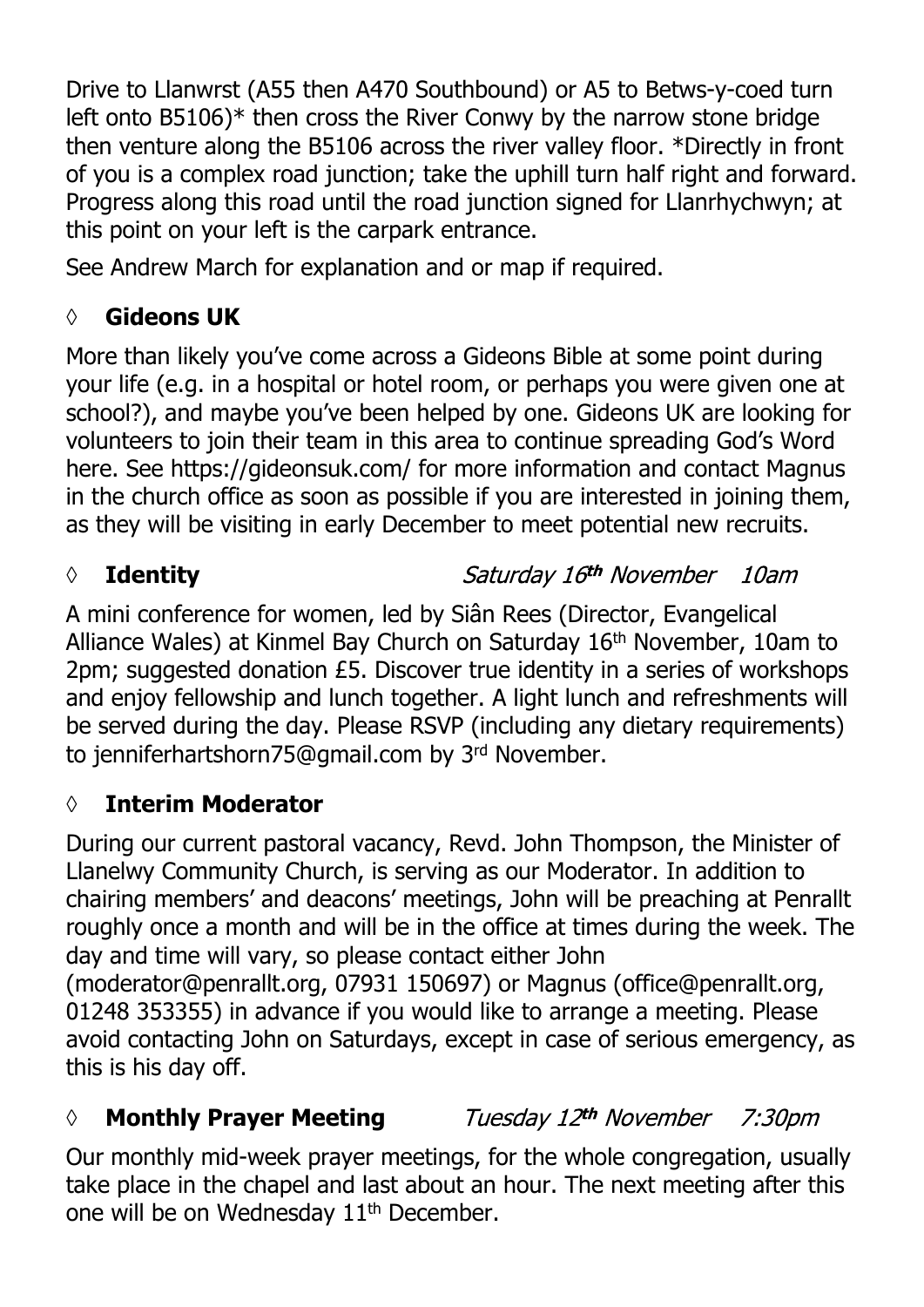There is also a men's prayer meeting on the first Wednesday morning of the month, at 10:30am in the Twrgwyn Room and lasting about an hour, usually followed by coffee at a local hostelry. This month it will be on Wednesday 6th November.

# **◊ Pastoral Help**

If you have issues of concern about your own or someone else's welfare, please contact a member of the Pastoral Care team: Adrienne Ferrada; Magnus Forrester-Barker (07890 109645 – or contact at the church office on 01248 353355); Gwen Hicks (353648); Geoff Moore (410582); Roshni Verghese (07967 320048).

# **◊ Pray for Penrallt Every Day**

We believe in prayer and encourage people to pray. You can send prayer request to our electronic diary via office@penrallt.org (there are also prayer cards in the church porch that you can fill in). Better still, you can receive the prayer diary straight to your inbox every Monday (or occasionally later in the week) by emailing the office now and requesting to be put on the list. For more immediate and interactive sharing of prayers, search on Facebook for *Penrallt Prayer Point* and send a request to join our group.

# **◊ Rough Sleepers**

We do not recommend giving money directly to the rough sleepers in Upper Bangor. You will find labelled envelopes in the porch for a gift that will buy meal vouchers which are distributed to the homeless by the Cathedral; this certainly would be a more meaningful form of help.

### *◊* **Standing Strong – Open Doors** 7:30*pm*

Come and meet your extraordinary family from North Korea and celebrate how God is building his Kingdom there. The evening will be jam-packed full of inspiration and challenge from the persecuted church. At St Asaph Cathedral, 7.30 - 9pm; Tickets £5.

https://www.eventbrite.co.uk/e/standing-strong-st-asaph-tickets-62248712575

https://www.opendoorsuk.org/news/standing-strong-2019

# *◊* **Sunday Afternoon Services**

Sunday 3rd November 2:15pm

On the first Sunday afternoon of the month we usually take a short service at the Haulfre residential home in Llangoed (near Beaumaris). The service starts at 2:15pm and lasts roughly half an hour.